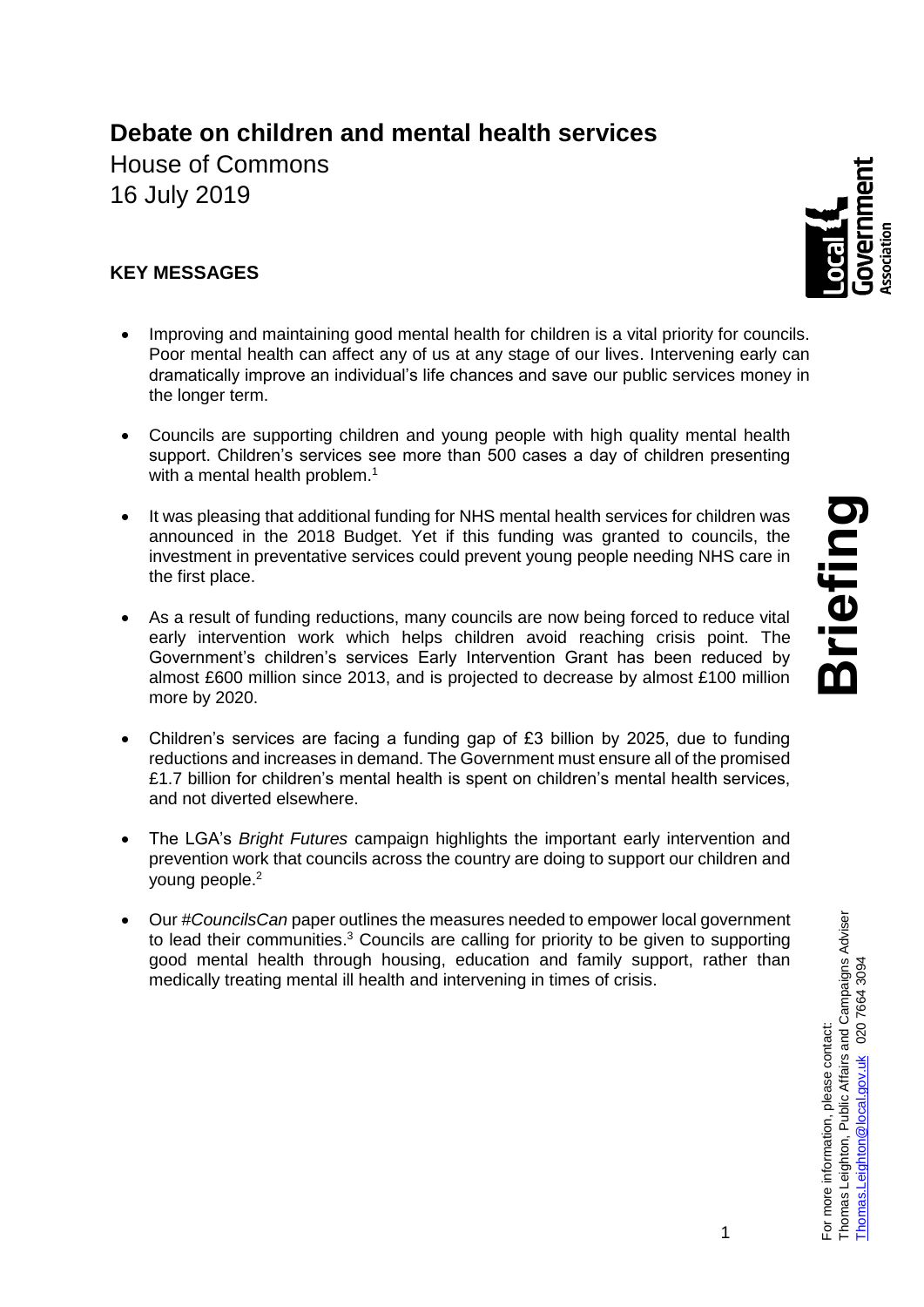#### **FURTHER INFORMATION**

#### *The challenge*

Supporting child and adolescent mental health and wellbeing continues to be a priority for councils, and councils have a key role to play. A recent report by the Children's Commissioner found that councils contributed half of the £226 million funding for low-level mental health services<sup>4</sup> planned for 2018/19 and NHS sources contributed the other half. About three-fifths of the contribution from councils is through children's services and two-fifths through public health.<sup>5</sup> Councils also have responsibility for supporting children with complex and multiple needs, which may include physical and mental health issues, as well as learning disabilities or autism.

According to the latest data, at least one in eight children and young people have a diagnosable mental health condition. Looked after children are four times more likely to experience mental health issues than their peers. The Care Quality Commission (CQC) has estimated that presentation at A&E of children with mental health problems has more than doubled since 2010<sup>6</sup>. Despite the increasing demand currently only 6.7 per cent of NHS mental health spending, and 0.9 per cent of Clinical Commissioning Groups (CCG) spending<sup>7</sup>, goes to children and adolescent mental health services (CAMHS).

A lack of funding means around 75 per cent of young people experiencing a mental health problem either cannot access treatment or their health deteriorates whilst they are waiting. There is an assumption that councils and the voluntary sector will step in to support these young people, a point articulated in the 2018 Children Commissioner's report into children's mental health<sup>8</sup>.

#### *The funding pressures*

The children's services Early Intervention Grant has been reduced by almost £600 million since 2013 and is projected to decrease by almost £100 million more by 2020. Councils in 2015/2016 spent £8.3 billion in children's services; but they are facing a funding gap of £3 billion by 2025. This is not sustainable if we are serious about tacking mental health in young people. Councils' public health budgets, which fund school nurses and public mental health services, have been reduced by £600 million from 2015/16 to 2019/20.

It was pleasing to hear the Budget announce additional funding for the NHS to prioritise mental health services for children and young people, with more money for crisis care and schools-based support teams. Through their children, family and public health responsibilities, councils are also pulling out all the stops to give children and young people high quality mental health support.

The Government must ensure there is accountability at national level for the investment so it reaches the right services. A 2018 National Audit Office report found that NHS England cannot be certain all the £1.7 billion funding committed by the Government for CAMHS has been spent as intended or that data on CCGs' expenditure on children's mental health is reliable.<sup>9</sup> There must also be improved accountability and oversight of the reforms and funding at local level.

It is crucial we focus on prevention and intervention at an early stage, particularly for children and young people. By doing this we will help prevent poor mental health blighting peoples' lives and improve the well-being of our communities.

In our response<sup>10</sup> to the Government's children and young people's mental health green paper, we highlighted that measures to tackle the crisis in children and young people's mental health are long overdue and we are pleased the Government's response confirmed it is taking steps to address this.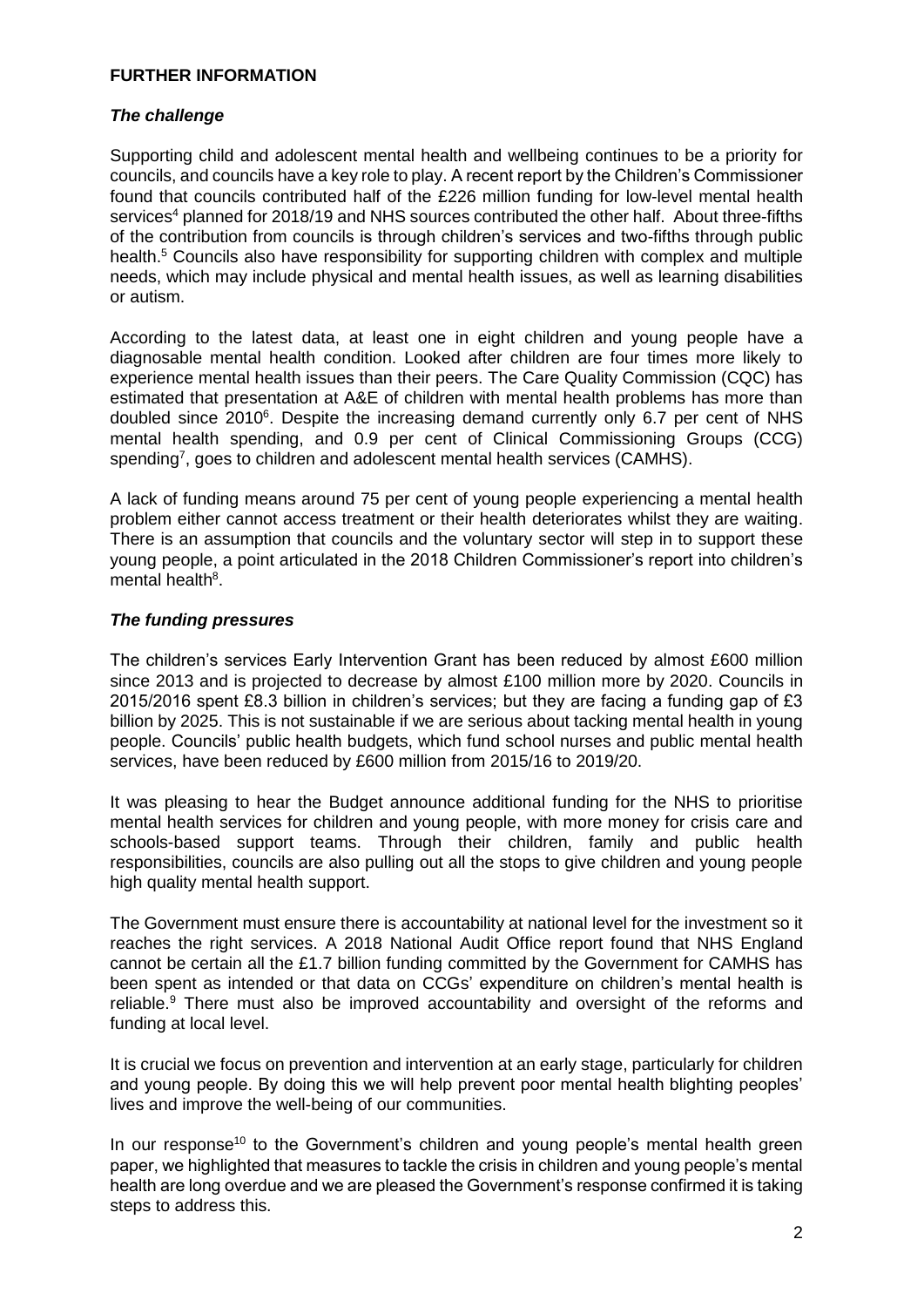#### *The role of councils*

Councils are uniquely placed to build communities that are inclusive, cohesive and promote the life chances. They do this by tailoring more than 800 local services to the needs of their populations, creating bespoke solutions to specific, local challenges. This includes working to protect and improve outcomes for children and young people, such as safeguarding and child protection services, as well as services like youth work and early intervention programmes to improve young people's health and wellbeing.

Many issues that impact on the wellbeing and life chances of children and young people are affected by decisions made in housing, health and employment, and not solely children's services. Ensuring that children and young people have access to opportunities and have their needs addressed must be seen as the responsibility of both the whole council and a wide range of partners, not just council children's services.

The importance of local partnership working is mirrored at the national level, as the lives of children and young people are inevitably affected by decisions over which councils and their partners have little control. Councils can play a central role in integrating services around the needs of families to improve their outcomes and life chances. All too often the savings from investment by one agency are recouped by another, resulting in disincentives to invest in early intervention. We need to reform how funding is allocated across local services to encourage joint working and investment in early intervention that shifts the balance from crisis spend towards prevention.

### *Bright Futures*

The LGA's [Bright Futures](http://www.local.gov.uk/bright-futures) campaign highlights the early intervention and prevention work that councils across the country are doing to support our children and young people. We are calling on the Government to:

- Ensure all of the promised £1.7 billion for children's mental health is spent on children's mental health services, and not diverted elsewhere. Where it has been spent on other services, government should make up the shortfall
- Improve standards and make sure funding is spent wisely. This includes strengthening governance over how funding is spent and recognising the expertise of health and wellbeing boards locally.
- Prioritise prevention and early intervention funding to councils to allow them work with schools to commission independent school based counselling.